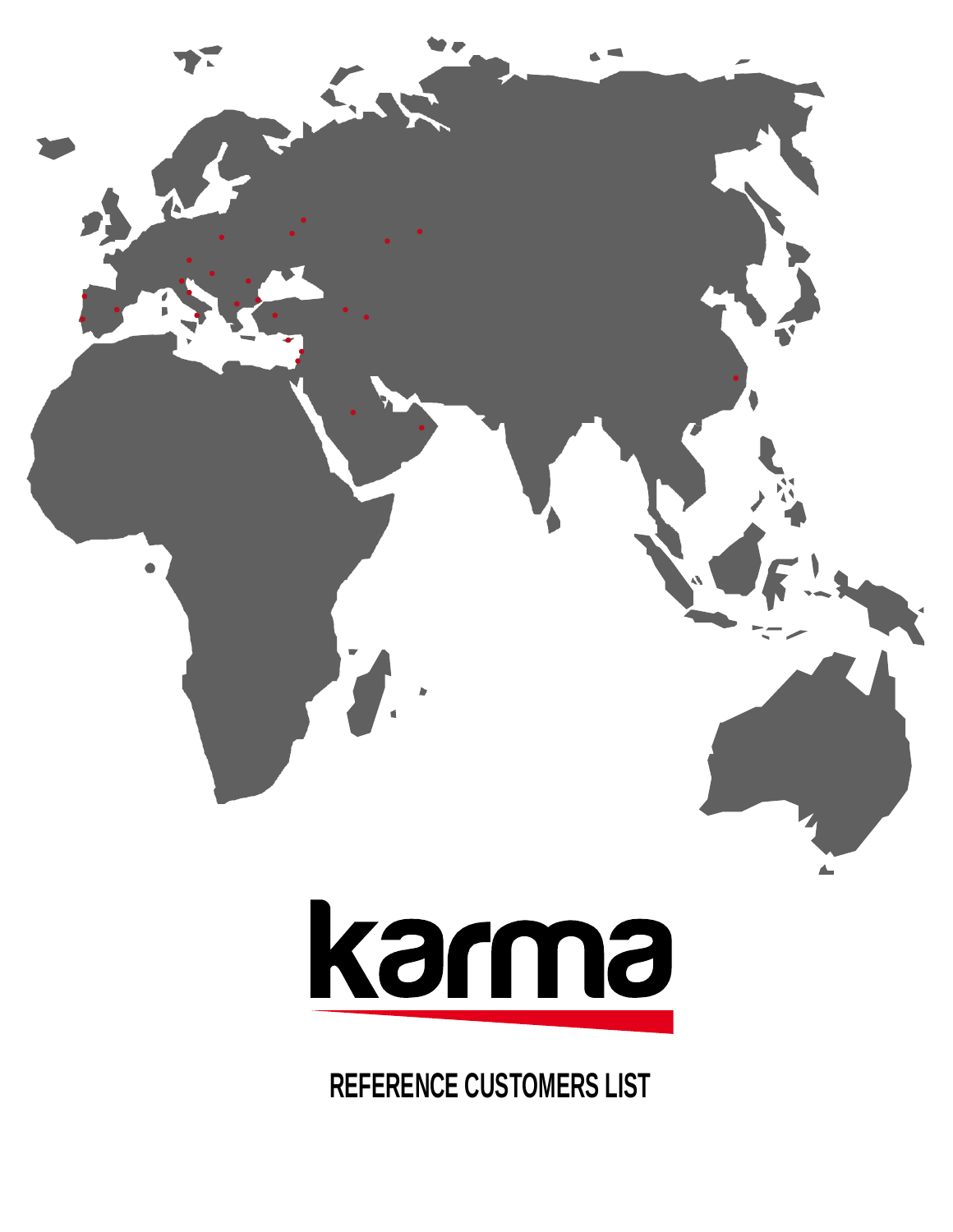

#### **ARGENTINA**

ARIMEX IMPORTADORA S.A. (ARGENTINA)

# **AUSTRIA**

PALME

**BOSNIA HERZEGOVINA**

ALPRO (ALUMIL GROUP)

## **BULGARIA**

ALUPLAST

# **CHINA**

ASIA ALUMINYUM

## **CYPRUS**

MUSKITA ALUMINIUM INDUSTRIES

#### **GREECE**

DORAL

EXALCO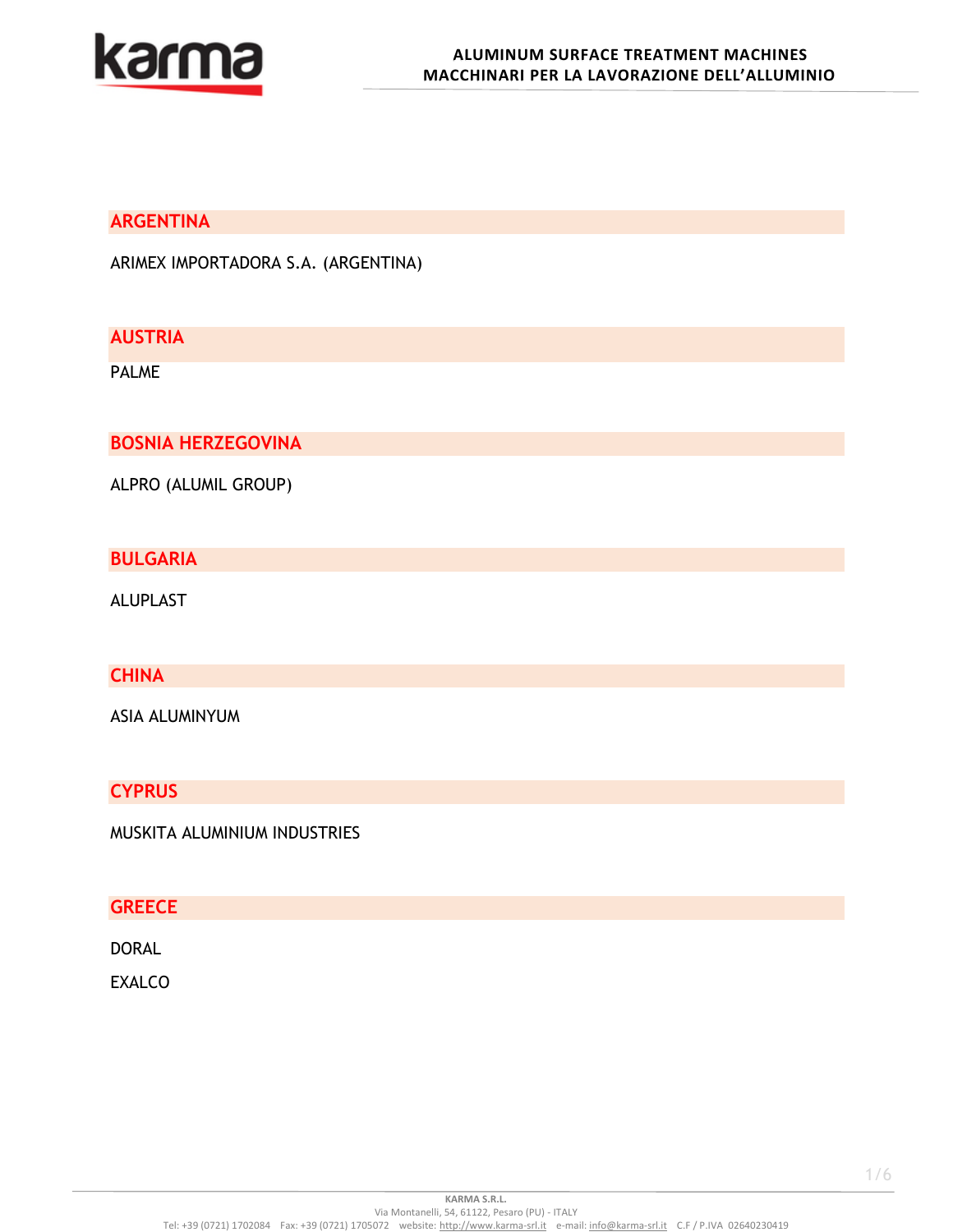

## **ITALY**

PONZIO SUD S.R.L.

HYDRO BUILDING SYSTEM

ANOFOR S.R.L.

MERAL S.P.A.

PANDOLFO ALLUMINIO

OSSIDAL S.R.L.

CAIMI EXPORT 2 S.P.A.

ALUBRILL S.R.L.

P & D di DINI GIOVANNI & C. SNC

PESARO LUX di SANTINI SAMUELE

BOCCOLINI L. & DELMONTE L. S.R.L.

OSSIDAZIONE ANODICA S.R.L.

C.P.M. S.R.L.

G.D.F. S.R.L.

MISEREMINI SALVATORE

LUALMA ANODICA S.R.L.

OSSICOLOR S.R.L.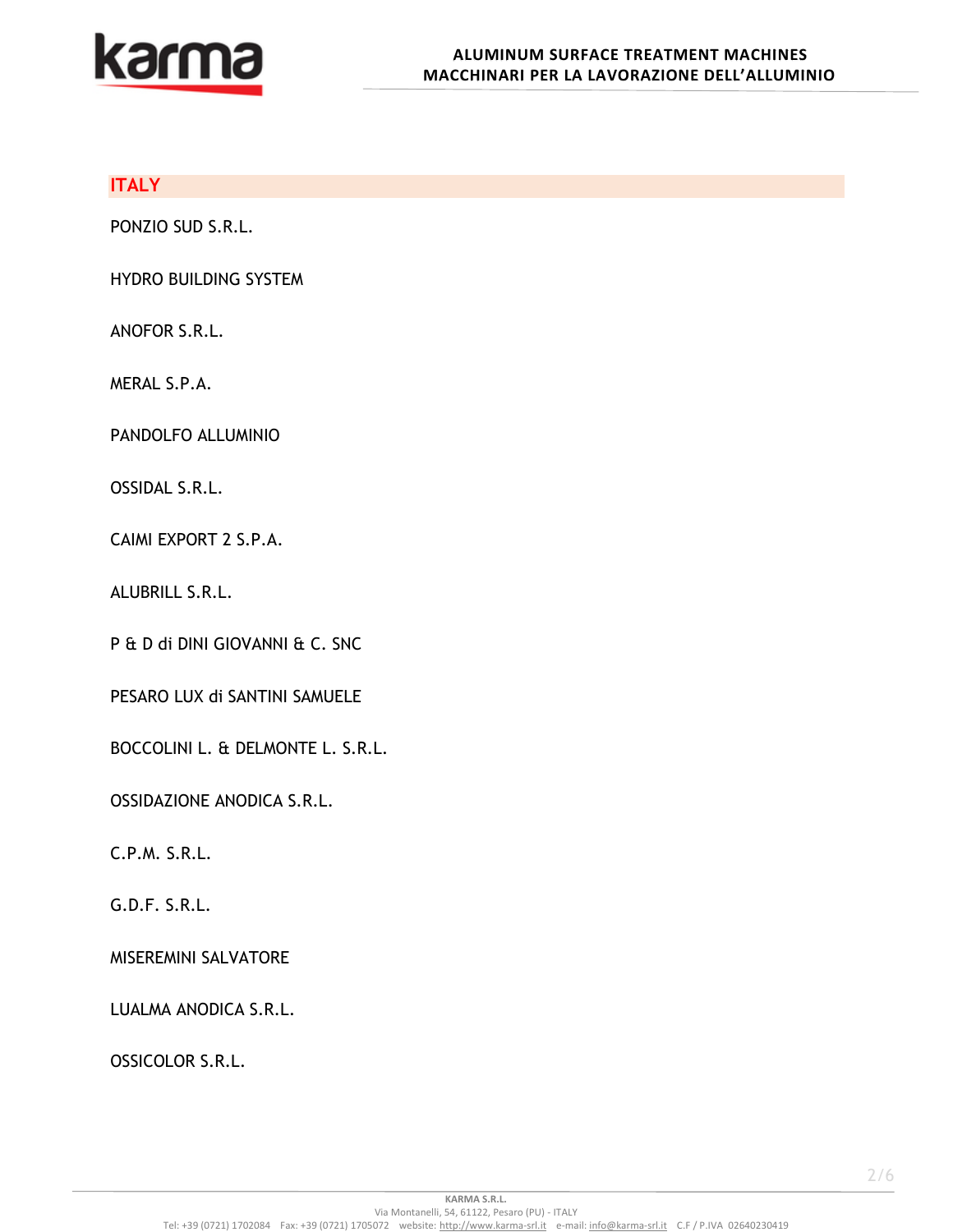

## **ITALY**

OS.AL.MEC. S.R.L.

METALPUL DI G. MANZO

OSSIDAZIONE ANODICA (S.QUIRINO PN)

TASHA MENTOR

PAREMA

OXIDAL BAGNO S.R.L.

TECNOALLUMINIO S.R.L.

LODETTI S.P.A.

OXIDAL SYSTEM S.R.L.

POLISHING METALS VERONA S.R.L.

NUOVA COROXAL

L.O.A. di TESEI PAOLO & C. SNC

TECNOAL S.R.L.

GALVANICA PISANA S.R.L.

V.P.A. S.R.L.

ANODIZZAZIONE MODERNA

ZAFFINI PAOLO

ALCOLORS S.R.L. (GRUPPO METRA)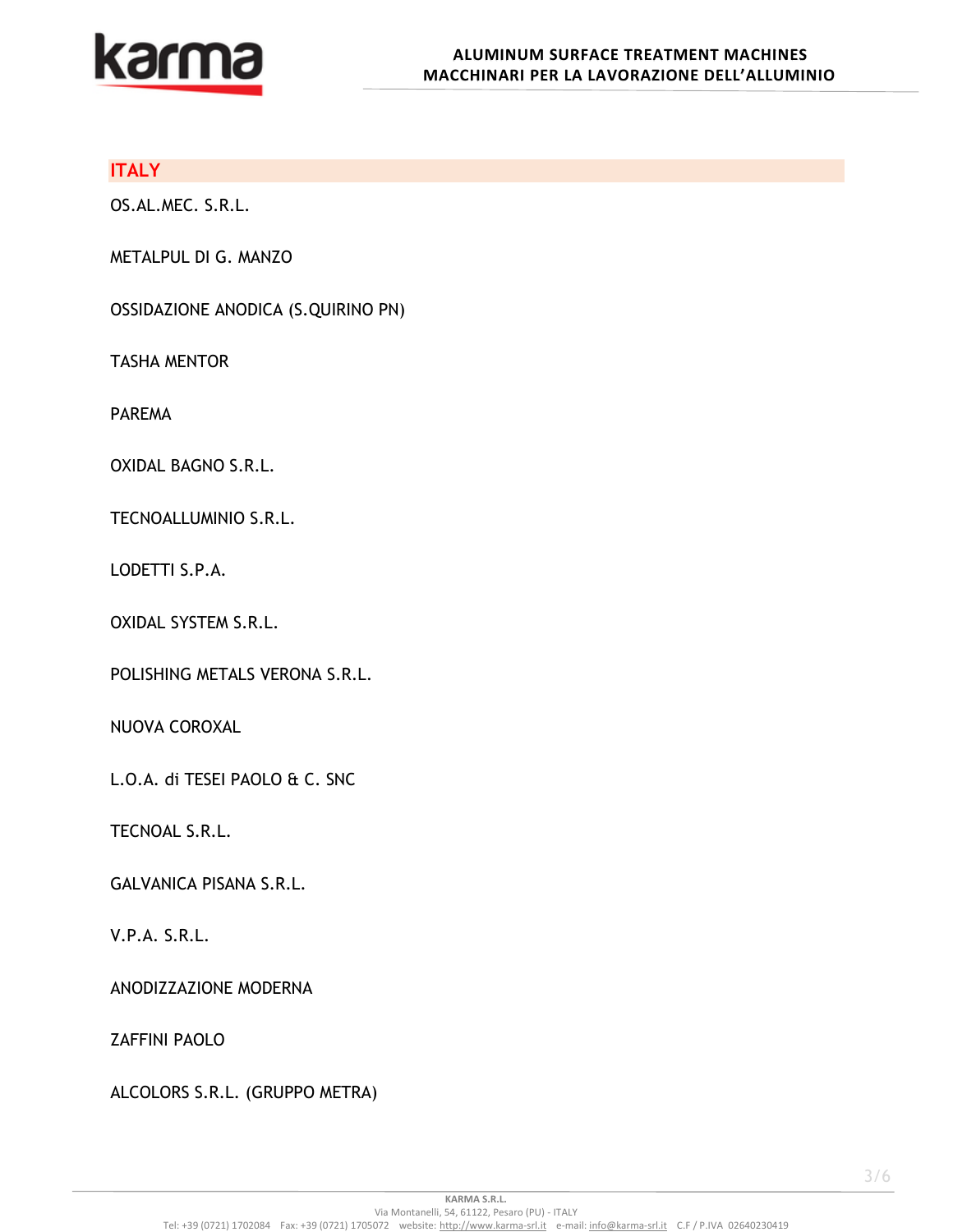

# **ITALY**

GHISOXAL S.R.L.

ANODALL S.P.A.

ALUPOINT S.R.L.

ZORZI S.R.L.

ANODICOLOR S.R.L.

NE.CE S.P.A.

ITALBACOLOR S.R.L.

SEPAL S.P.A.

**KAZAKHSTAN**

ALPROF FINISHING

**LEBANON**

ALAKSO

# **POLAND**

EFFECTOR

## **PORTUGUAL**

#### LACOVIANA LTS

TAFE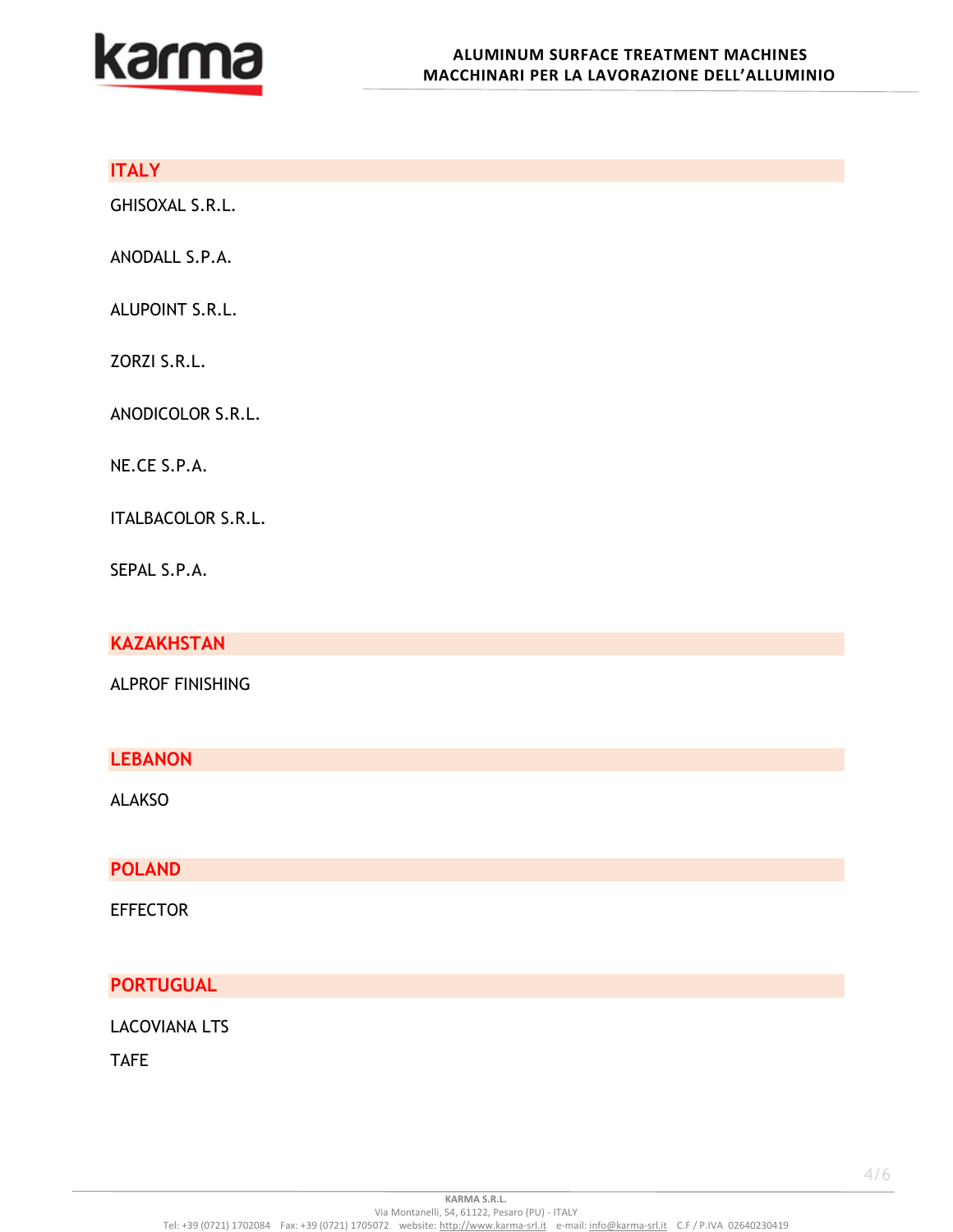

| <b>RUSSIA</b>           |
|-------------------------|
| <b>ROSLA</b>            |
| <b>NAIDIN</b>           |
| AVGUSTIN                |
| <b>SPAIN</b>            |
|                         |
| ANOVAL S.A.             |
| <b>TURKEY</b>           |
| ALPSAN ALUMINYUM        |
| <b>ARSLAN ALUMINYUM</b> |
| ASAŞ ALUMINYUM          |
| <b>BURAK ALUMINYUM</b>  |
| CANSAN ALUMINYUM        |
| CANEL OTOMOTIV          |
| DEMSAŞ ALUMINYUM        |
| KURTOĞLU ALUMINYUM      |
| TUNA ALUMINYUM          |
| ULUSAN ALUMINYUM        |
| <b>OBAL ALUMINYUM</b>   |
| <b>AKPA ALUMINYUM</b>   |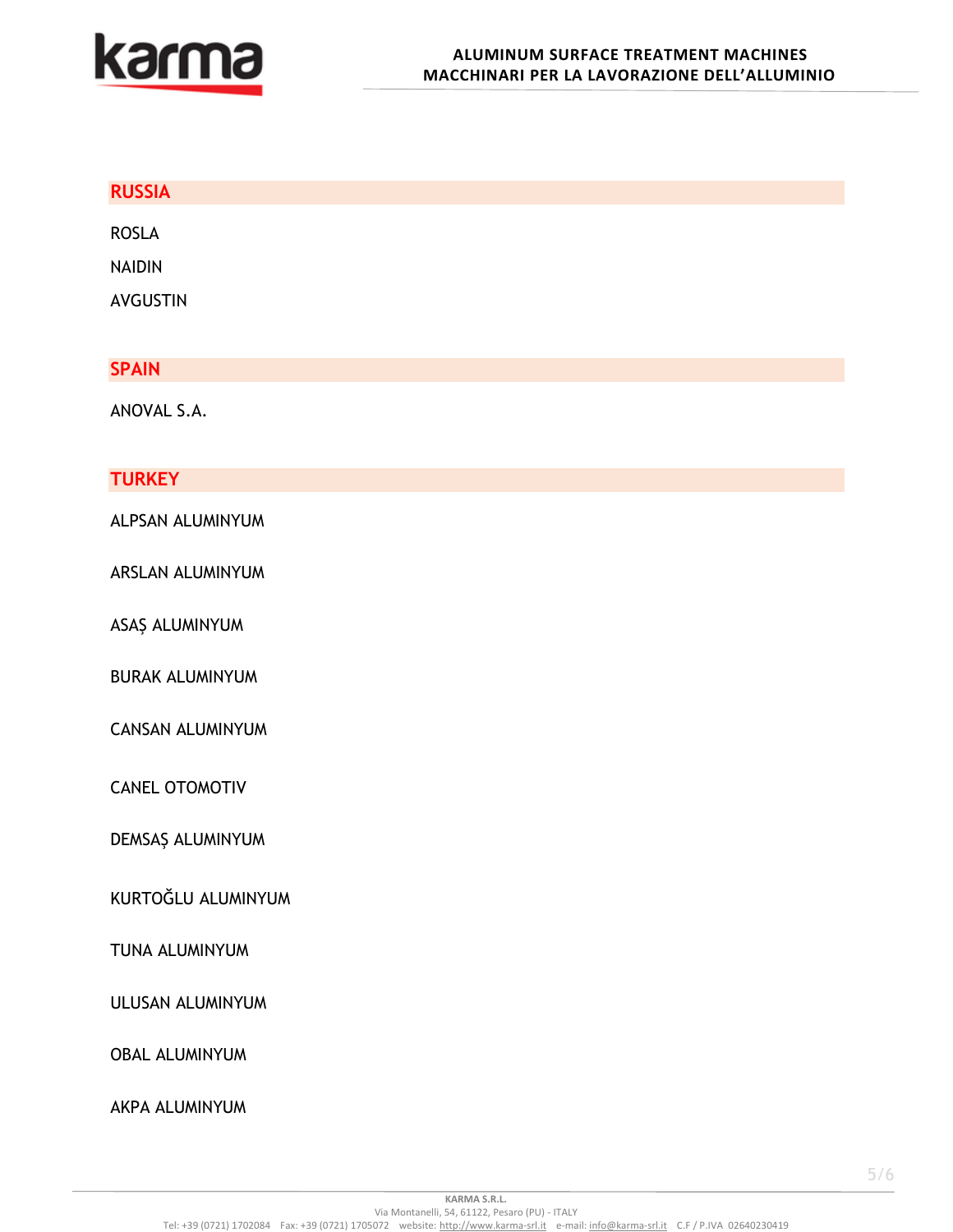

## **TURKEY**

MESAN ALUMINYUM

ALMAK ALUMINYUM

ÇELİKLER ALUMINYUM

ASİST ALUMINYUM

ERDOĞANLAR ALUMINYUM

ADO ALUMINYUM

OKYANUS ALUMINYUM

ASTAŞ ALUMINYUM

ENDERPEN ALUMINYUM

FABAL ALUMINYUM

SYSTEM ALUMINYUM

YAVUZLAR ALUMINYUM

GNC ALUMINYUM

**USA**

CARDINAL ALUMINIUM

**VENEZUELA**

**SERINACA**